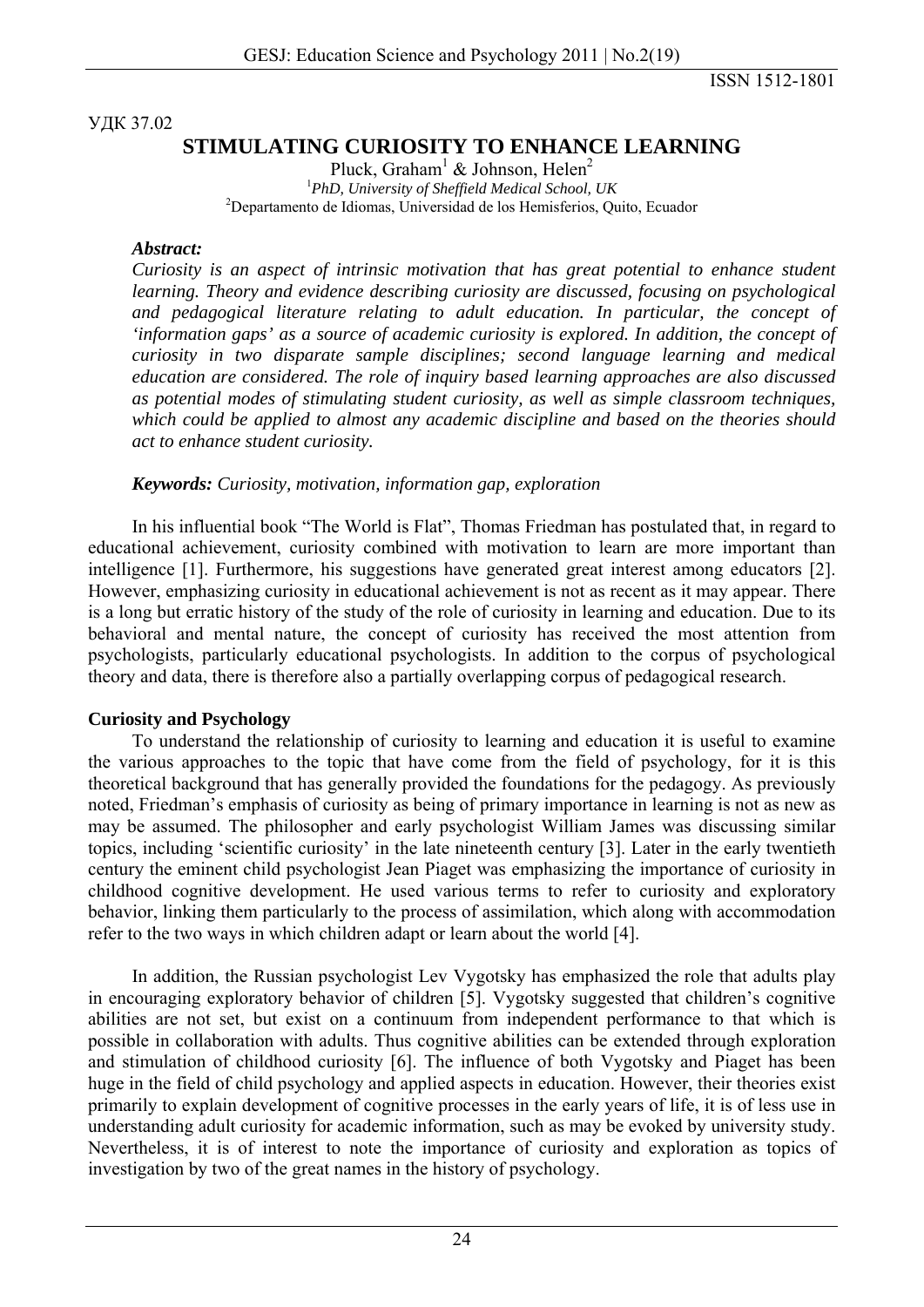Despite this early acknowledgment of the importance of curiosity in human behavior, research into the topic has been slow to develop. The main reason for this was the predominant theme that developed across Western psychology, including educational psychology, in the early to mid twentieth century - behaviorism. This psychological paradigm attempted to explain all human behavior comparatively to principles of learning in non-human animals, in particular rats and pigeons [7]. This was based strictly on observations of behavior with no need for mental terminology such as 'thinking' or 'curiosity'. Nevertheless, behaviorist principles where frequently applied to educational settings [8]. However, this was limited to the science and technology of behaviorism, such as devices to automatically test learners, and reward them in ways thought to enhance learning. The idea of considering the inner mental experiences of the learner, such as their motivation to learn or their curiosity, was thus neglected.

The concept of motivation did exist within such behaviorist models of learning. It was thought that motivation enhanced learning; however, this was strictly linked to biological drives, such as hunger and thirst. Indeed, it was argued that for learning to take place an organism must be motivated by being in a state of deprivation, such as being hungry or thirsty [9]. It can therefore be seen why such ephemeral ideas of learner curiosity were not compatible with theories of learning that concentrated on universal and biological features of the learning process. The behaviorist approach relied on dogmatic theory, supported by information that could be discovered by the observation of the behavior of rats or pigeons. It is an irony therefore, that it was in fact observed animal behavior which was one of the reasons that behaviorist approaches were generally abandoned, in order to allow for psychologically based interpretations of human behavior and learning.

It is a fact, for example, that people (and other animals) are motivated to acquire information, something that cannot be directly linked to a primary drive such as thirst. This type of behavior is demonstrated by a wide range of species. For example, rats will 'patrol' their usual environment, even if they are very familiar with it and they will repeatedly explore areas that have not been associated with finding food etc, so cannot have been learnt [10]. Such behavior is a problem for behaviorist explanations of learning and motivation.

Terms such as 'exploratory behavior' retain the scientific air, when talking about non-human behavior, however within psychology, it is common to link such behavior, when it involves people, to personality traits. Indeed, it can be argued that 'novelty seeking' is the equivalent in humans of exploratory behavior in other animals, and hence what we may consider human curiosity [11].Attempts have been made to classify curiosity as an individual difference feature, which can be considered as either a trait (i.e. individuals have a set level which is more or less the same across situations) or as a state feature (which varies by situation) [12]. However, one can question the usefulness of considering curiosity as both a trait and state. Indeed, it has been argued that there is no such thing as curiosity as a stable personality trait that is equal across contexts [13]. Furthermore, focusing on individual differences may be of academic interest, but in applied situations such as teaching, it would be more useful to understand the ways in which curiosity is stimulated in order to enhance the probability of meaningful learning occurring.

Therefore, cognitive approaches are more informative to applied contexts as they can take into account how individuals construct their individual realities [14]. Such cognitive-constructivist approaches consider the knowledge base of the individual, and have been growing in popularity in recent years. Today, the leading psychological approach to curiosity is based on such premises. However, this approach is not actually very modern at all, as a body of research in this vein was performed in the 1950s and 1960s by the psychologist Daniel Berlyne [15, 16]. He made a theoretical distinction between *'perceptual curiosity'*, involved when a stimulus has some property such as novelty and attracts attention, and *'epistemic curiosity'*. The latter is a term used only for human behavior, and describes a desire for knowledge, which Berlyne described as "*why certain pieces of knowledge are more ardently sought and more readily retained than others"* [15]. Clearly, epistemic curiosity has a particular relevance to learning in an academic setting.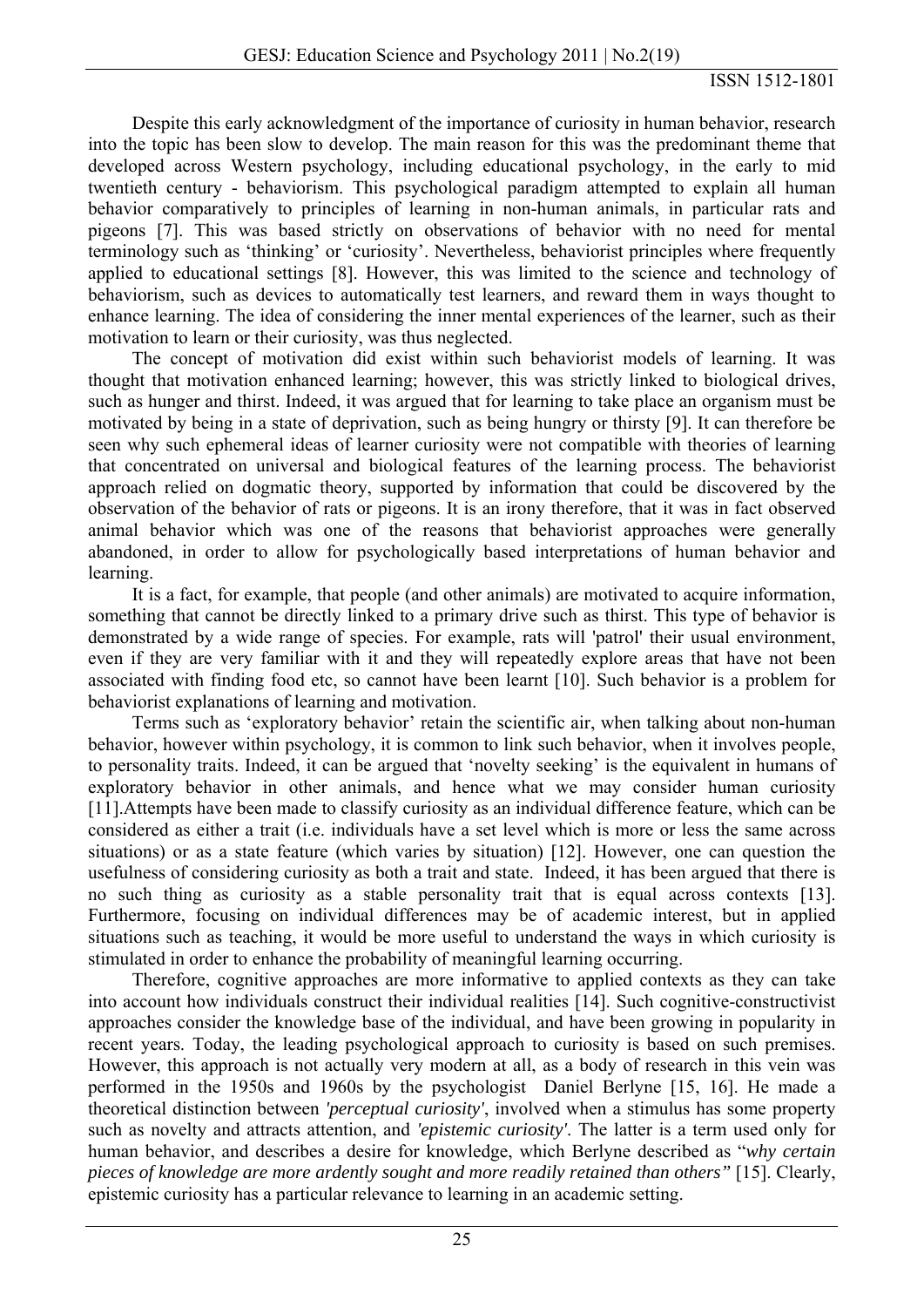More recently, Loewenstein (1994) has elaborated on the concept of epistemic curiosity, as proposed by Berlyne, and attempted to define when it occurs. He has theorized that 'information gaps' in an individual's knowledge of a topic are of central importance. A prime example in the classroom would be when a student knows the basic structure of a theory or concept, but lacks specific details. Loewenstein's theory suggests that the student would then be curious about the missing information and be motivated to fill the information gaps [17]. This theory is based on a long standing principle from Gestalt psychology. The principle of closure suggests that there is a motivation to complete items that lack a part [18]. Although traditionally associated with the psychology of perception and illusions, it merges well with the information gap theory of curiosity.

It is further hypothesized that curiosity about a topic will not be invoked when either there are no information gaps identified or if the individual feels that they already know the information. In addition, it is suggested that curiosity becomes stronger, the closer the individual feels that they are to achieving the knowledge, and that there is a pleasant feeling of satisfaction when information gaps are resolved. In support of this theory Lowenstein has analyzed many features of human behavior that on the surface seem counter-productive. For instance, he discusses the interest that many people have in completing puzzles such as crosswords, or why soap operas end on cliffhangers. According to the theory, the information gaps that people are exposed to act to motivate them to obtain the missing information, either by persevering to complete the puzzle or tuning in to watch the next episode of the soap opera.

Interesting as these arguments may be, they remain anecdotal. However, Loewenstein et al have specifically tested the theory experimentally. In particular, they have provided a demonstration of the 'closeness to knowledge' aspect, which suggests that as people come close to closing gaps in their information, they become increasing curious about it. To examine this, they asked research participants to say words that corresponded to definitions he gave them. In some cases people were relatively confident that they knew the words, in which case they indicated that they did not particularly want to be told the correct answer. Therefore, when they did not think they had knowledge gaps, they were not curious. More interestingly, on some definitions, participants claimed to have the word 'on the tip of their tongues', the feeling of almost, but not quite, knowing. As Loewenstein's theory predicted, in this state they became very curious to discover the word (cited in [17]).

### **Curiosity and Pedagogy**

It is almost axiomatic to suggest that curiosity generally enhances academic learning. Indeed two authors have gone as far as to state "*That we take curiosity to be instrumental to and even essential for education, inquiry and knowledge is confirmed by the fact that teachers often prefer techniques of instruction that excite curiosity…Stimulating curiosity is central to education and learning*" [19]. As we have seen, from psychology there have been various approaches to the study of motivated behaviors such as curiosity.

Much of the specifically educational research has historically been associated with curiosity as a psychometric property, and almost always from a developmental perspective, focusing on school age children [12, 13, 20]. Interestingly, it has emerged from this body of research that curiosity as measured as a trait is closely linked to intelligence [13]. Furthermore, despite Friedman's assertion given at the opening of this article, that curiosity is more important than intelligence, the studies of school children suggest that actually IQ is more important in predicting grades [20]. Unfortunately, it appears that there are no similar studies to provide evidence for this relationship in adult learners.

Nevertheless, the focus on curiosity as a trait is currently less popular than cognitiveconstructivist approaches such as Lowenstein's information gap theory. To allow testing of this theory in classroom settings, the concept of the information gap proposed by Lowenstein has been further operationalized. It has been suggested that measurements of students' confidence in what they already know about a topic is one important aspect. In addition, how important learning about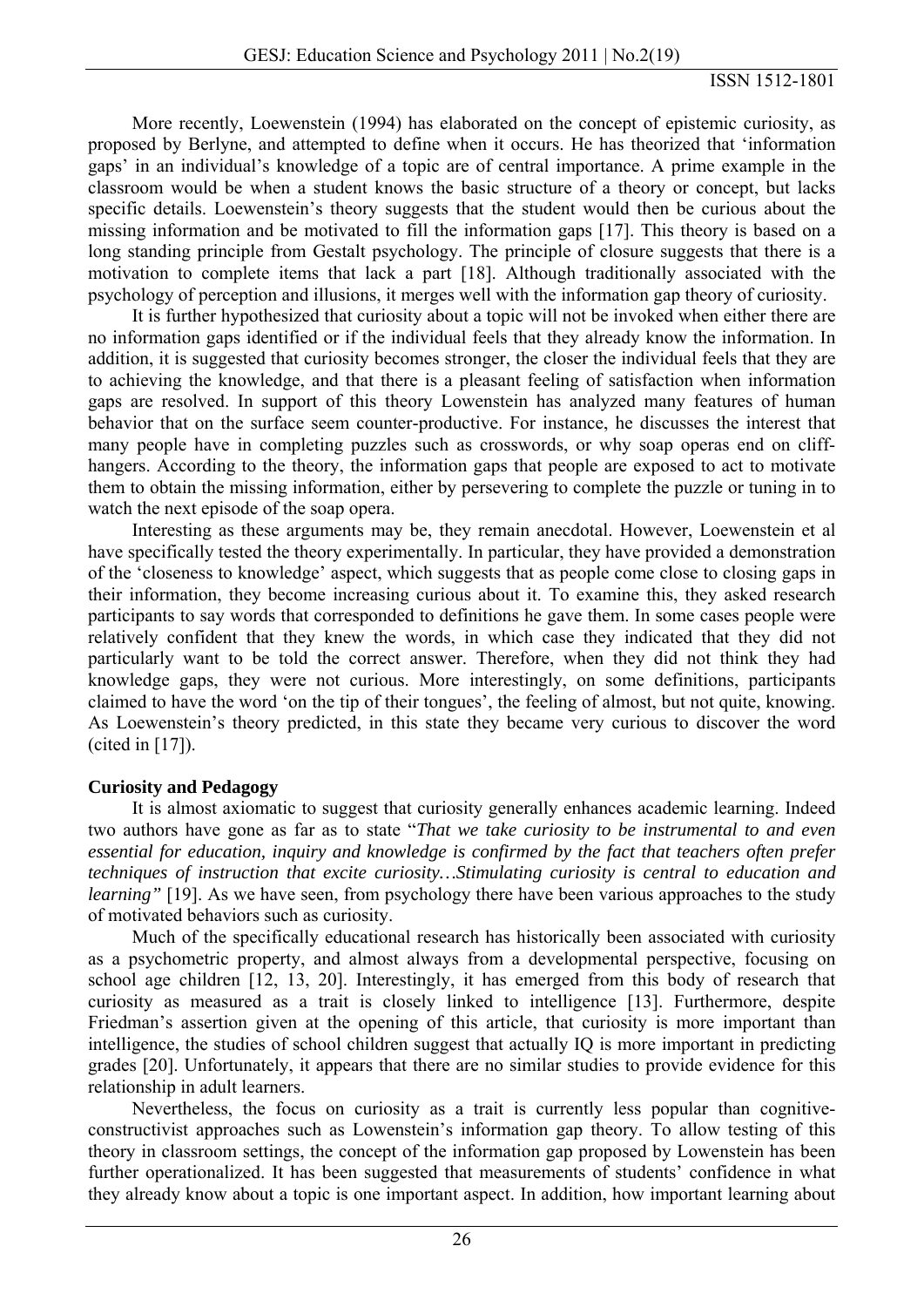the topic is to the individual is equally important. In fact, these two features define respectively, the lower and upper boundaries of an information gap in academic contexts [21]. By examining the difference in these two aspects, it is argued that students' information gaps can be estimated. Gentry et al supplied data on this operationalized 'information gap' from samples of students from universities, colleges and high schools in the USA, Canada and China. They confirmed that students with large information gaps tended to perform badly on both coursework and final course assessments, a consequence the authors link to low student curiosity about the course material. This makes sense within the information gap theory as it proposes that when individuals are close to resolving the information gap, to achieving closure, their curiosity will be high. When gaps are large, curiosity will be low.

Though preceding the formation of the information gap theory, an older study sheds further light on the role of the perceived value of information. In the context of university continuing education courses, the investigators probed the role of surprise induced curiosity and motivation to learn more about particular topics (epistemic curiosity). They found that the perceived value of the information was the most important aspect underlying curiosity to learn more [22]. This corresponds to the 'upper part' of the information gap as operationalized by Gentry et al.

A more recent test of the information gap theory, and in particular the closeness to closure aspect further supports the theory. A group of university students were given a set of general knowledge questions to answer and several questionnaires related to curiosity and feelings of tension and deprivation. General knowledge questions which the students could not answer, but had a feeling of knowing, were associated with feelings of tension and the most curiosity to find out the answers [23]. Such observations suggest that the way that information is presented can influence curiosity in individuals and has therefore an application to education and training. Indeed, a direct link between curiosity and learning was provided in a study by Berlyne over 50 years ago. He showed that answers to questions that were initially rated as more puzzling by research participants were better recalled later on [15].

Such observations suggest that curiosity may increase learning by motivating individuals to think more about the material being presented, and has obvious links to theories that propose distinctions between 'deep' and 'surface' learning [24] and psychological approaches that suggest 'deep' processing of information results in enhanced learning [25]. By presenting gaps in knowledge to students, they will, according to the information gap theory, become motivated to find the answers and will have to actively inquire into the subject in order to resolve their curiosity. Such theories, though from academic research, merge well with current philosophical, curricular and pedagogical approaches to teaching and learning based on student inquiry. These include a range of linked approaches to education and learning, which are presented with titles such as 'open inquiry learning' or 'inquiry based leaning' [26].These various educational approaches place emphasis on students identifying their own questions and investigation methods. Considering the findings and theories on human curiosity described above, it can be seen how such educational methodologies could act to increase student learning. The role of curiosity as a motivating factor is probably a key component of the success of inquiry based learning, and there is evidence that it is a driving force of dynamic inquiry in student learning [27].

## **Practical Applications: Example of Second Language Teaching**

The concept of using information gaps to drive curiosity and enhance learning is found throughout second language teaching. In its most basic form it can be seen in 'gap fill tasks', which are almost ubiquitous in the field. Here, text is given with certain words replaced with a gap. There is generally sufficient information to allow the gist of the text to be gleaned, but the detail is missing and must be provided by the learner. Other approaches specifically create more elaborate information gaps in order to motivate students, indeed there is a group of tasks used in language teaching know as 'information gap' tasks which are thought to be particularly good at generating student interest [28]. An example of one such task would be for one member of a pair of students to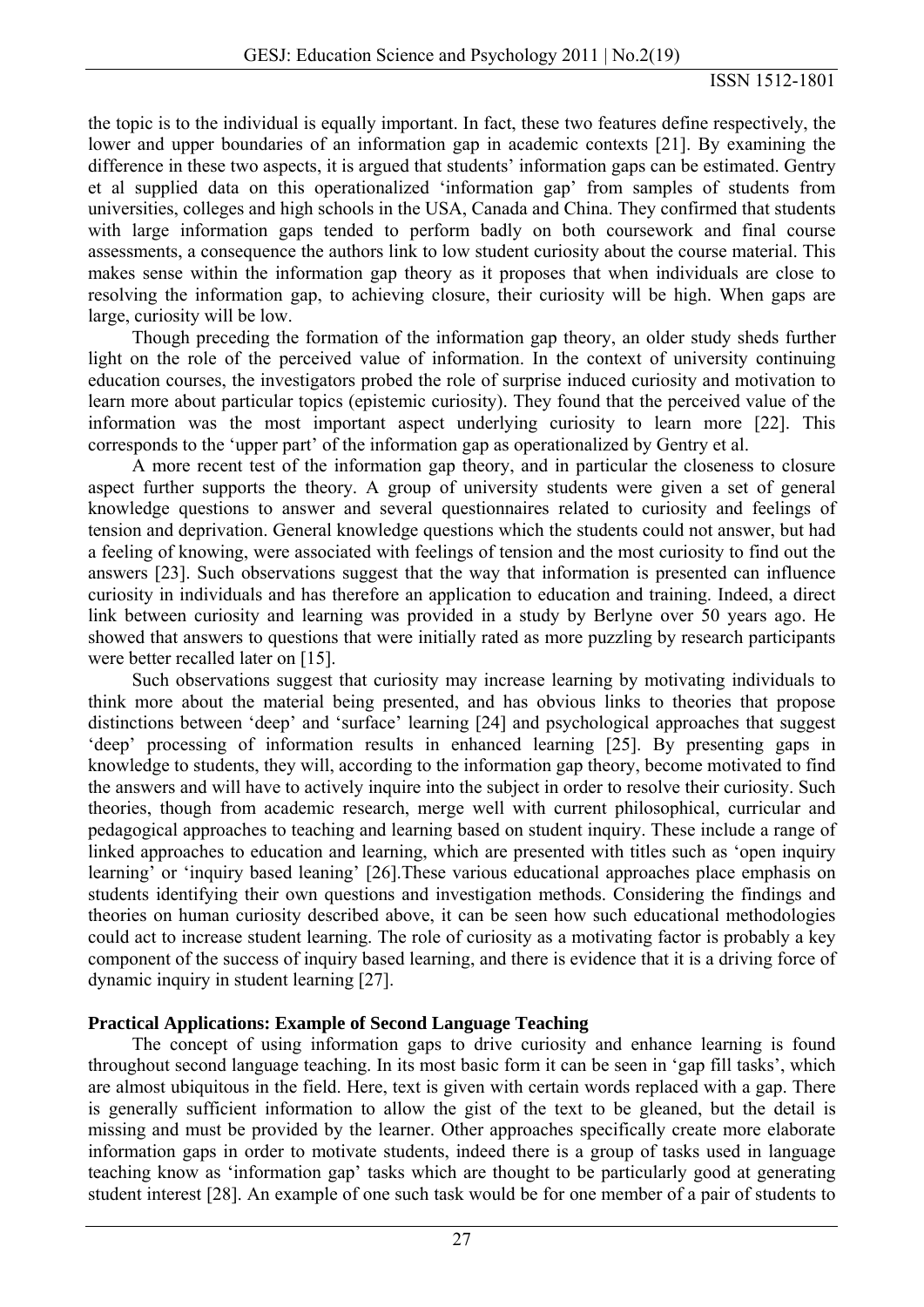verbally describe an image that the other cannot see. This is particularly linkable to Lowenstein's information gaps theory, as the gap in the students' knowledge will gradually become smaller as more information is transmitted in the target language, such that curiosity about the remaining information would be predicted to increase. This would explain the tasks popularity with students.

In recent years more complex teaching methods have been adapted for use within second language teaching that involve evoking student curiosity. The two primary forms are task based learning (TBL) and Problem Based Learning (PBL). Although TBL and PBL are applied in a range of subject areas, they have become particularly popular in second language instruction. TBL emphasizes the use of communicative tasks as an aid to language learning. Learners are presented with situations in which they must communicate in order to achieve a task, for example, roleplaying a telephone conversation, or giving and receiving directions. A key feature of TBL is the recognition that the desire to communicate motivates the student to use the language, and it is this motivation which enhances learning. Willis (1990) goes further and argues that "*We must catch their interest in some way, or present them with a challenge they feel motivated to meet*" (p1). In other words, we must harness their natural curiosity in order to motivate them to communicate [29].

PBL takes the idea of TBL a step further. Here, learners are given a problem to solve, based on a real world difficulty. Typically, the problem will have a number of potential solutions. Learners are required to use the target language in order to research the issue and develop their response. The language use is closely related to the learner's knowledge base, and the development of problem solving strategies is part of the overall learning aim [30]. Thus in TBL, we can see how the principles thought to underpin curiosity are employed to enhance learning.

The main difference between the two approaches is that in PBL a real world problem is typically used, and it may be that no final solution is available. As such, learners are allowed to take their investigation in any relevant direction. In TBL the problem is more restricted and the path to the solution more directed. The solution is generally known to the teacher, and the situation may only be a simulation of a real world problem. However, in both cases the learners' motivation to use the new language is provided by piquing their curiosity by providing them with a challenge that needs to be solved.

### **Practical Applications: Example of Medical Education**

It has been noted that medical trainees are essentially tested on their knowledge and skills base, but that this is inevitably incomplete at the point that they are qualified, there is thus a need for medical education to maintain curiosity, to drive lifelong learning [31]. Nevertheless, medical educators often fail to achieve this and face situations in which students are generally unmotivated and seem to want to only learn that which is necessary to gain qualifications [32]. A similar situation is observed in nurse training, in which there is a need to instill curiosity as means to promote life-long learning [33].

In the past at many medical training centers much emphasis was placed on rote learning of facts, which were then tested, for example via multiple choice tests. Although less frequently employed in medical education these days, such methods are still used, at least occasionally. This problem exists despite the nature of medicine being to a large part that of problem solving, and thus with much potential for mysteries to invoke curiosity and for 'deep' learning. There is therefore much scope for applying principles to intrinsically motivate students. One commentator, describing the traditional methods, went as far as to suggest that lectures in medical schools would be better presented as sequences of 'brain teasers', which the students must solve [34].

The idea of presenting medical information as puzzles is appealing, as it mirrors some of the issues that medical professionals may face in their professional lives. In addition it is in accordance with approaches to generating intrinsic motivation such as the information gap theory of curiosity. Indeed this approach underlies the concept of PBL which was described above in the context of language teaching but has also become popular in medical education. In this student centered teaching approach, realistic clinical problems are presented. A related procedure is Case Based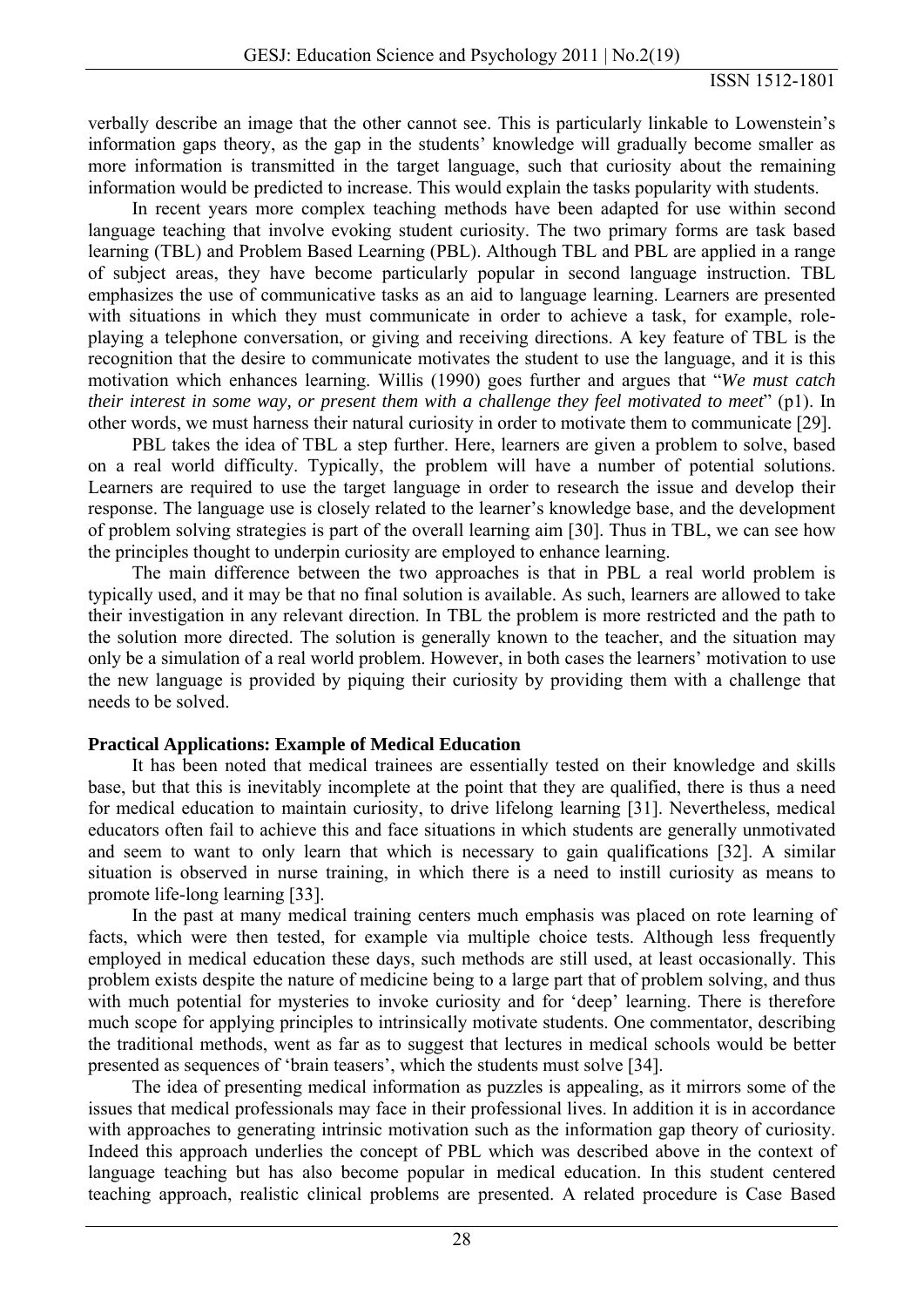Learning (CBL), which has many similarities to PBL but in which more advance preparation is encouraged and also the teacher takes a more active role, preventing students from dwelling on tangential issues. Medical students and trainers have been found in one study to overwhelmingly prefer CBL over PBL structured workshops [35]. Furthermore, PBL is associated with both improved clinical decision making and motivation [36] as compared to traditional teaching methods. Both PBL and CBL can be seen as forms of enquiry based learning [26]. It is likely that their success is due in part to their ability to motivate students, motivation that is consistent with the elicitation of curiosity to solve the problem [27], and with the principles described above in the psychology of curiosity.

### **Practical Applications: Possibilities in Other Subjects**

The concepts for stimulating curiosity that have been described in terms of second language and medical teaching could potentially be applied to a range of other disciplines and contexts. According to the theory which has been focused on, the information gap theory of Lowenstein (1994), there are multiple general strategies that could be employed in general education contexts.

One point is that gaps in knowledge need to be identified to students. As described above such practices are central to enquiry based learning approaches and should be effective in stimulating curiosity. Other than this, simpler methods that can be applied in almost any higher or further educational context would involve withholding information and allowing students to then obtain it. This could be as simple as assembling questions and answers into cross-word puzzles [37].

A further point is that information gaps, i.e. what the students do not know relative to what they could know, need to be manageable. The psychological research suggests that when the gap is relatively small, curiosity is maximized. The consequence of this is that there is no point presenting problems that very difficult or involve large amounts of new learning. To ensure the gaps are not too large, it may be necessary to regularly assess the students' current understanding. This can potentially be done at the beginning of each teaching session such that the teacher can closely monitor the students' information gaps [38].

Providing regular feedback is also likely to stimulate curiosity. This is because it allows students to identify gaps in their knowledge. It is a general feature of human psychology that people think they know more about a topic than they actually do. Thus, there is a danger that students fail to become curious about material because they are ignorant about their own ignorance of it. Asking individuals to guess information and providing feedback has been shown to significantly increase curiosity for the unknown material [17].

### **Conclusions**

Findings from the psychology of curiosity can be profitably employed to guide teaching practice, in a range of education contexts, to motivate students to seek information. In particular, inquiry based learning approaches such as problem based learning appear to be consistent with theories and evidence regarding the effective stimulation of students' curiosity. Even without switching paradigms, simple techniques such as providing regular feedback and assessments of students' current state of knowledge may aid teachers in enhancing learning via increased curiosity.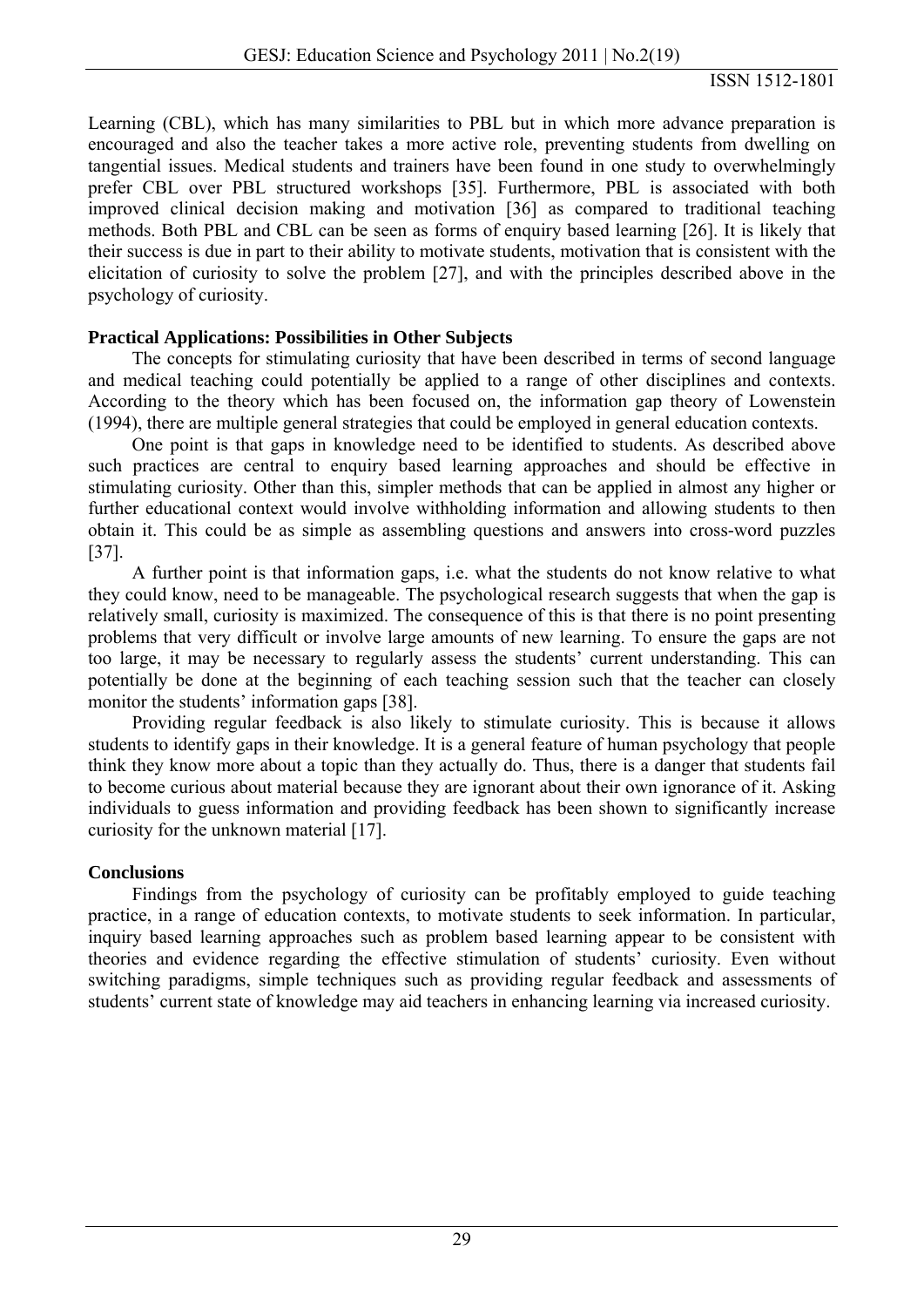## **References**

- 1. Friedman TL. The World is flat: A brief history of the 21st century. New York: Farrar Straus Giroux; 2007.
- 2. Pink D. Tom Friedman on education in the 'flat world'. The School Administrator. 2008;65(2):4-8.
- 3. James W. The Principles of psychology. New York: Dover; 1890.
- 4. Gorlitz D. Exploration and attribution. In: Gorlitz D, Wohlwill JF, editors. Curiosity, imagination, and play: on the development of spontaneous cognitive and motivational processes. Mahwah, NJ: Lawrence Erlbaum Associates; 1987.
- 5. Henderson BB. Social support and exploration. Child Development. 1984;55:1246-51.
- 6. Vygotsky LS. Mind in Society. Cambridge, MA. : Harvard University Press; 1978.
- 7. Skinner BF. The behavior of organisms: an experimental analysis. New York: Appleton-Century-Crofts; 1938.
- 8. Skinner BF. The technology of teaching. New York: Appleton-Century-Crofts; 1968.
- 9. Hull C. Principles of behavior. New York: Apple-Century-Crofts; 1943.
- 10. Birke LIA, Archer J. Some issues and problems in the study of animal exploration. Exploration in animals and humans. Wokingham: Van Nostrand Reinhold (UK); 1983. p. 1-21.
- 11. Cloninger CR, Svrakic DM, Przybeck TR. A psychobiological model of temperament and character. Archives of General Psychiatry. 1993;50:975-90.
- 12. Naylor FD. A state-trait curiosity inventory. Australian Psychologist. 1981;16:172-83.
- 13. Coie JD. An evaluation of the cross situational stability of children's curiosity. Journal of Personality. 1974;42:93-116.
- 14. Neisser U. Cognition and reality: Principles and implications of cognitive psychology. New York: W H Freeman & Co; 1976.
- 15. Berlyne DE. A theory of human curiosity. British Journal of Psychology. 1954;45:180-91.
- 16. Berlyne DE. Conclift, arousal and curiosity. London: McGraw-Hill; 1960.
- 17. Loewenstein G. The psychology of curiosity: a review and reinterpretation. Psychological Bulletin. 1994;116(1):75-98.
- 18. Koffka K. Principles of gestalt psychology. New York: Harcourt-Brace; 1935.
- 19. Schmitt FF, Lahroodi R. The epistemic value of curiosity. Educational Theory. 2008;8:125-48.
- 20. Day HY. The role of specific curiosity in school acheivment. Journal of Educational Psychology. 1968;59:37-43.
- 21. Gentry JW, Burns AC, Dickinson JR, Putrevu S, Chu S, Hongyan Y, et al. Managing the curiosity gap does matter: What do we need to do about it? Developments in Business Simulation and Experiential Learning. 2002;26:67-73.
- 22. Rossing BE, Long HB. Contributions of curiosity and relevance to adult learning motivation. Adult Education Quarterly. 1981;32:25-36.
- 23. Litman JA, Hutchins TL, Russon RK. Epistemic curiosity, feeling-of-knowing, and exploratory behaviour. Cognition and Emotion. 2005;19.
- 24. Marton F, Saljo R. On qualitative differences in learning I. Outcome and process. British Journal of Educational Psychology. 1976;46:4-11.
- 25. Craik F, Lockhart R. Levels of processing: A framework for memory research. Journal of Verbal Learning and Verbal Behavior. 1972;11:671-84.
- 26. Brew A. Teaching and Research: New relationships and their implications for inquiry-based teaching and learning in higher education. Higher Education Research & Development. 2003;22:3-18.
- 27. Zion M, Sadeh I. Curiosity and open inquiry learning. Journal of Biological Education. 2007;41:162-8.